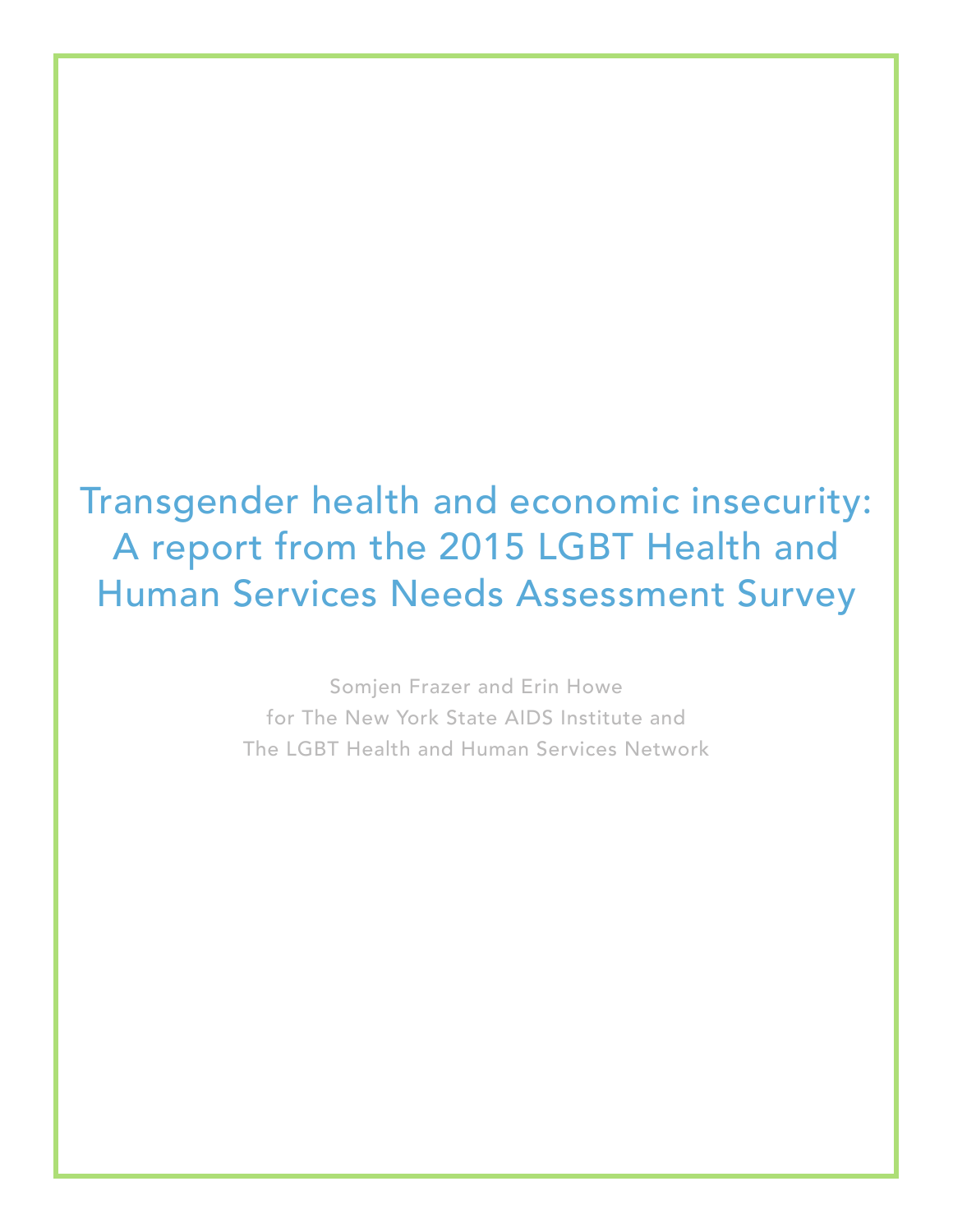#### Suggested Citation

Frazer., M. S & Howe, E.E. (2015) Transgender health and economic insecurity: A report from the 2015 LGBT Health and Human Services Needs Assessment Survey. The Lesbian, Gay, Bisexual & Transgender Community Center: New York, NY. www.gaycenter.org/thenetwork. Access date.

#### Acknowledgements

The authors of this report wish to thank Carmen Vazquez, Wendy Shotsky, Kraig Pannel, James Tesoriero and Dan O'Connell of the AIDS Institute for their tireless support of LGBT people, and particularly transgender and gender nonconforming people's access to health and human services. We also thank Nathan Schaefer, Levi Solimine, Audrie MacDuff, Matthew McMorrow and Michael Murphy, formerly of the Empire State Pride Agenda (ESPA) and Carrie Davis and John Hellman of The Lesbian, Gay, Bisexual &Transgender Community Center (The Center). We extend our ongoing appreciation to the current and former members of the Needs Assessment Advisory Committee of the LGBT Health and Human Services Network: Tommy Bricco, Ursula Campos, Anthony Freeman, Christian Huygen, Ashe McGovern and Gabby Santos. Thanks also to those who participated in stakeholder consultations and focus groups, who are too numerous to name here. We are eternally grateful to the The Center, the LGBT Health and Human Services Network, and ESPA (now closed), and its allies, not only for helping us to design, recruit participants for and interpret the findings of this project, but also for the work they do every day to achieve the fullest attainable standard of health for all LGBT New Yorkers.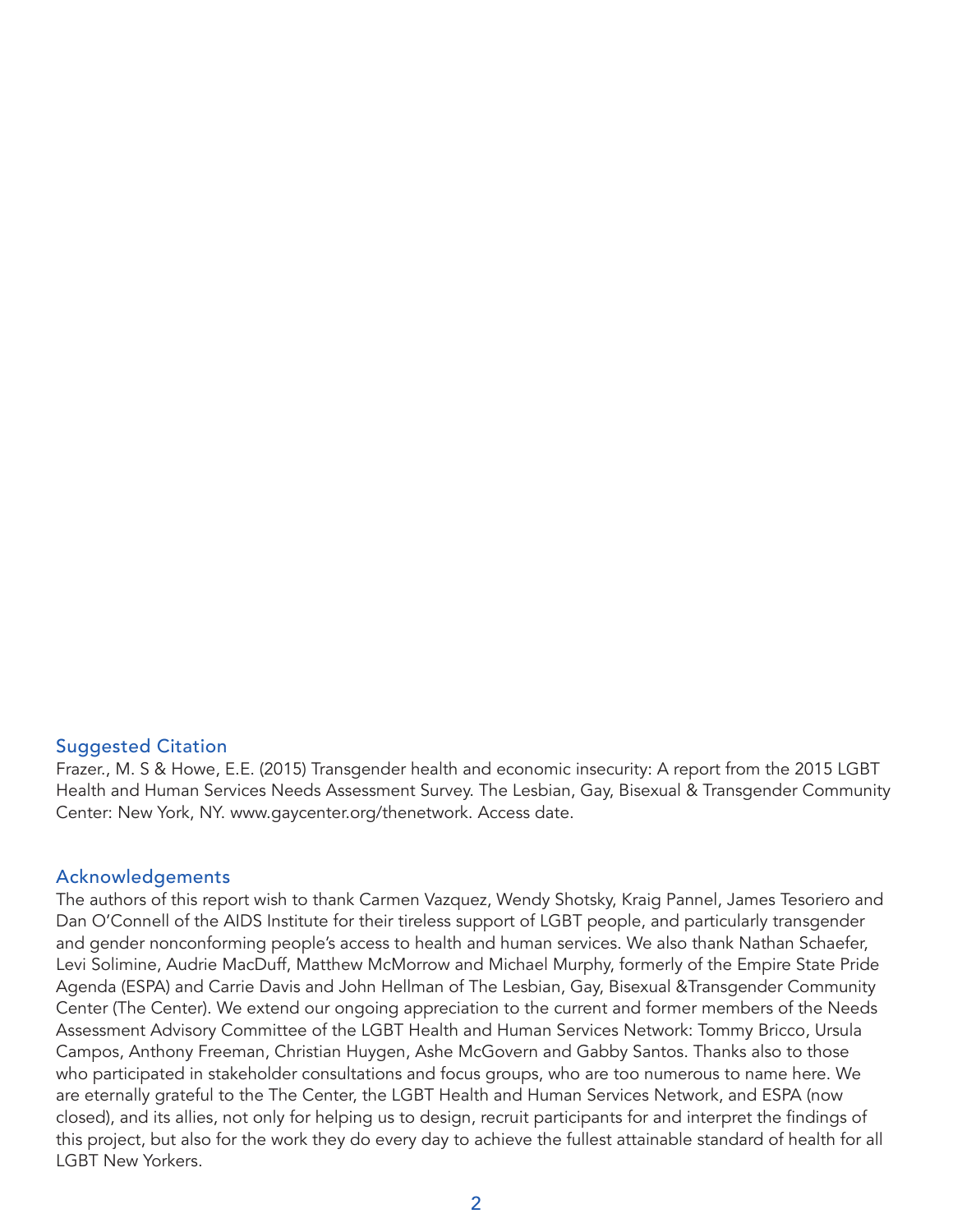# Executive Summary

This report, which describes the relationship between economic insecurity and health for transgender people in New York State, draws upon data from the 2015 LGBTi Health and Human Services Needs Assessment. The needs assessment data collection process took place from November 2014-August 2015 and gathered information from the New York State LGBT community about their health and human service needs through expert consultations, focus group discussions with community members and service providers and a community survey of 3,792 people. The 2015 needs assessment was in follow-up to one conducted in 2008-2009. The data will inform policies and programs, contribute to a growing knowledge base about LGBT health, track improvements over time, identify gaps and communicate with a wide variety of audiences about the importance of LGBT health.

Focus group discussions with community members revealed the connection between economic insecurity and health for the most marginalized and underserved members of the LGBT community. Lack of access to educational and employment opportunities, living in poverty, unstable housing and insufficient food impacted both health status and access to health care services for large numbers of LGBT respondents in New York State. These problems were even more significant for transgender people.

Transgender health has been identified by the Governor's Office and the New York State AIDS Institute as a priority area for ending the AIDS epidemic and improving LGBT health statewide. The 2015 needs assessment included a specific module on transgender health and 583 transgender people responded. The following are key findings on the impact of economic insecurity on health for transgender people in New York State.

#### *Education*

- Among respondents above age 24, transgender respondents were three times more likely to report they had less than a high school education and only half as likely to have a college degree.
- More than one in five transgender respondents reported being discouraged from continuing in their education.

#### *Employment*

- Regardless of whether they had completed college, transgender respondents (age 25-64) were twice as likely to be unemployed and 140% more likely to be in poverty than non transgender respondents.
- It was less common for transgender respondents who sought job training to successfully access it compared to non transgender respondents (59.7% vs. 46.8%), suggesting barriers that are specific to transgender people.

#### *Income and Poverty*

• Regardless of whether they had been to college, transgender respondents were twice as likely to be in poverty as non transgender respondents.

## *Housing and Food*

• Transgender respondents were 150% more likely to have a history of homelessness and twice as likely to currently be homeless than non transgender respondents. Of those who are stably housed, transgender respondents are less than two thirds as likely to own their own homes, even when controlling for differences in age and poverty status.

LGBT stands for lesbian, gay, bisexual and transgender people, but also includes the variety of terms this community uses to describe themselves.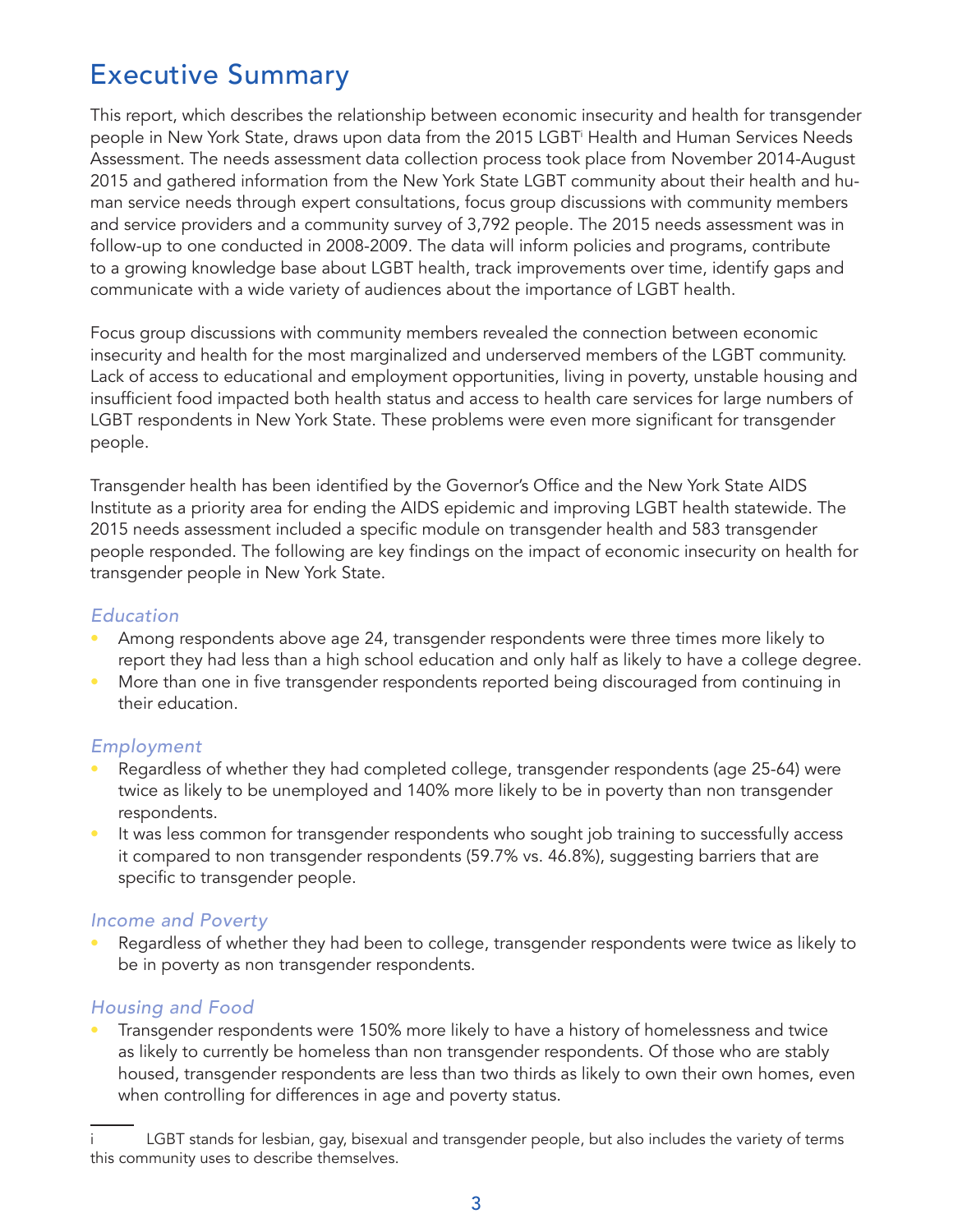- More than one in ten transgender respondents had been refused housing because of their gender identity or expression and more than one quarter had been harassed by their neighbors.
- Nearly half of transgender respondents reported being food insecure.

#### *Health*

- Even when controlling for age and education, transgender respondents were nearly fifty percent more likely to be in fair or poor health when compared to non transgender respondents (and more than fifty percent more likely to be depressed.)
- Transgender respondents were three times more likely to report inadequate insurance and more than twice as likely to report lack of personal financial resources as barriers to accessing health care than non transgender respondents.

### *Recommendations*

- Recognize the connections between economic insecurity and health and support access to income sufficiency as a method of improving access to health and health care.
- Address the underlying causes of health disparities. Report denials of needed services to transgender people.
- Work towards rectifying the discrimination transgender people face in education, employment and other locations by supporting the creation and enforcement of polices that affirm transgender rights.
- Create and support model programs that address economic insecurity among transgender people, including job placement programs.
- Encourage and support transgender leadership, particularly in social service and health care organizations, within government agencies and in the philanthropic sector.
- Work to pass and enforce human rights protections for transgender people and ensure that the needs and concerns of transgender people are taken into account in health care reform and policies that impact public benefits programs.
- Support specific grants and funding allocations to promote transgender health and economic security.

While there is very little research on transgender people in New York State, it is clear that they struggle with discrimination, poor access to education and employment, and a lack of economic opportunities that impact their health status and access to health care services. This report contributes to what is known about the relationship between education, employment, economic security, and health. It suggests that new, more and expanded programs and services are needed that address the intersections of health and economic insecurity.

Reports on other topics related to the LGBT community's health and human services needs and experiences are available at www.gaycenter.org/thenetwork. This report is the first of several that will focus on the needs and experiences of transgender people in New York State.

> *"…stable housing, employment and hormones are the three basic necessities for trans people…"*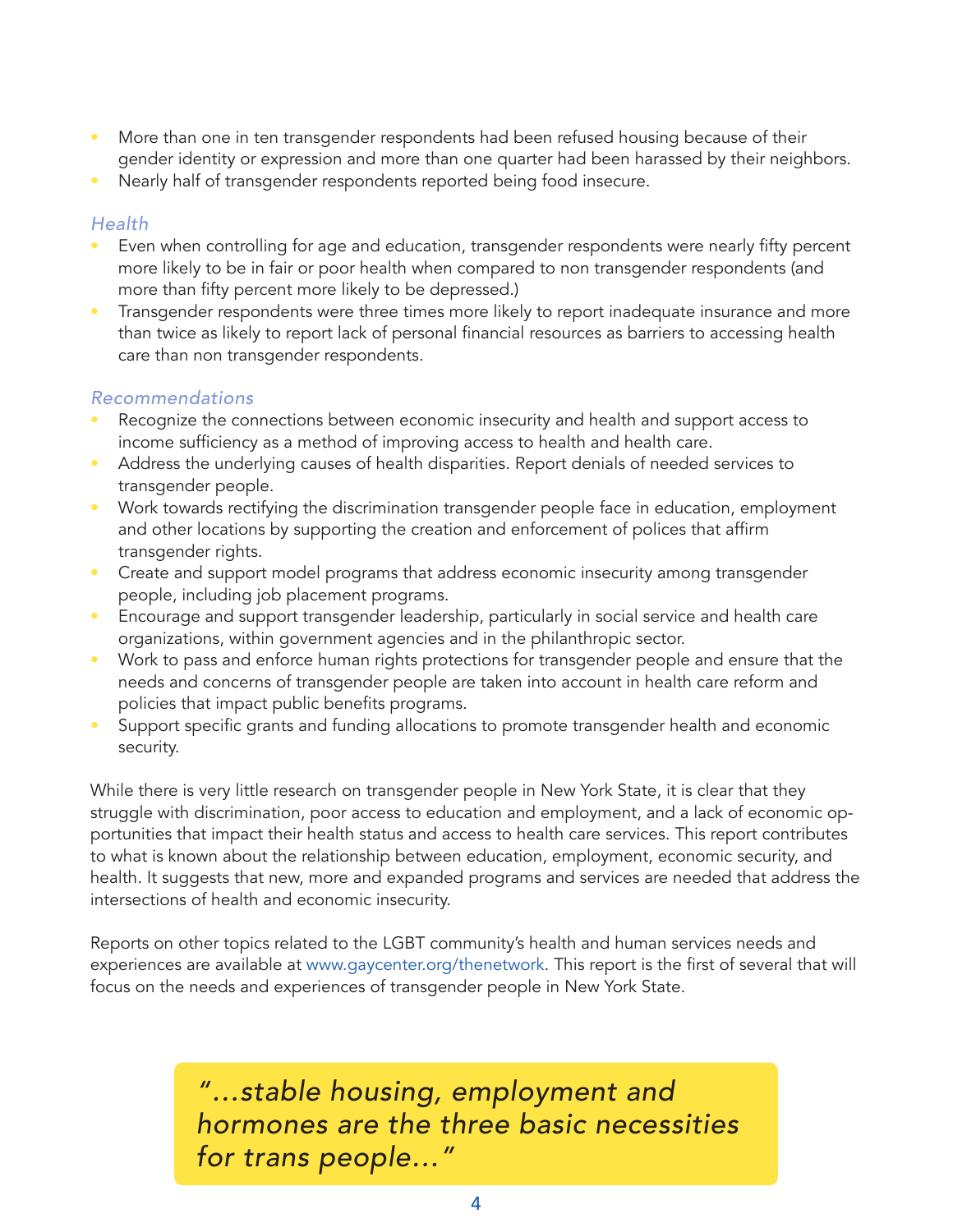# Introduction and Background

#### *Background*

There is a small but growing body of literature demonstrating that transgender people have poor health care access and outcomes compared to people who are not transgender.1 This is due in part to the lack of economic opportunities that transgender people have, including disadvantages in education, job and housing discrimination and lack of options for health care.2 There are many other reasons for the comparatively poor health care access and health outcomes among transgender people; however, this report shines a light on the link between economic insecurity and health. This topic was selected as it was a priority both for transgender people participating in focus groups discussions and advocates for transgender health and rights.

The relationship between economic security and health has been well established in public health literature.3,4 Economic inequality is one of the fundamental causes of health disparities in the United States and elsewhere, and for transgender people, who also face stigma and discrimination in many aspects of their lives, lack of economic opportunity compounds already challenging circumstances. Transgender people also have unique health needs related to access to gender affirming health care.

This report begins to document these links. The data for the report come from a needs assessment survey conducted between June 5 and August 20, 2015 in New York State in collaboration with 70 organizations and programs, 54 of which are members of the New York State LGBT Health and Human Services Network. The report was funded by the AIDS Institute LGBT Health and Human Services Initiative through a grant to the LGBT Health and Human Services Network, which is administered by the Empire State Pride Agenda, by the Pride Agenda itself and by additional funding from the AIDS Institute's Division of HIV Integrated Planning, which was granted specifically to support extra outreach and survey questions designed for transgender and gender nonconforming (TGGNC) respondents.

The needs assessment was an opportunity to update what is known about LGBT health and human service needs in New York State over five years after the first New York State needs assessment, which was conducted in 2008 and 2009 (the findings of this needs assessment can be found at www.gaycenter. org/thenetwork).

As this was an LGBT convenience sample, the dispari-

ties between transgender and non-transgender people are actually greater in the general population.

#### *Methods*

Prior to designing the survey, there was an extensive stakeholder input process. A group of six representatives

This report focuses on those who identify as transgender, so all comparisons are within the LGBT community; there is no non-LGBT comparison group.

from the LGBT Health and Human Services Network met monthly, beginning in September 2014, to give input and feedback on the process. Twenty two focus groups with over 150 community members were held from November 2014–April 2015, including seven with 70 participants focused specifically on transgender respondents and topics. The focus group protocol included the following domains: what health means to transgender people, available services, what works about services accessed and what could be improved, gaps in needed services and causes of stress. While this report does not fully summarize the findings of the focus groups, the quotes in this report are taken from transgender participants in the focus groups. A summary of the focus group data can be found at www.gaycenter.org/thenetwork.

The survey used Qualtrics software. All survey participants were asked about their demographics, health status, health care access, barriers to care and use of social services and benefits. There were also three additional modules for youth, TGGNC, and those who were eligible for pre-exposure prophylaxis (PrEP). In order to view the youth module, respondents must have selected an age category between 16 and 24. In order to view the TGGNC module, respondents must have selected transgender, gender non conforming or genderqueer, male to female, female to male, or indicated that their current gender identity was male while their birth sex was female or vice versa. If the only way to identify that a respondent should be asked the questions in the TGGNC module was an incongruence between their birth sex and current gender identity, a confirmatory question was asked.

The survey was available online from June– August 2015 in English and Spanish. There were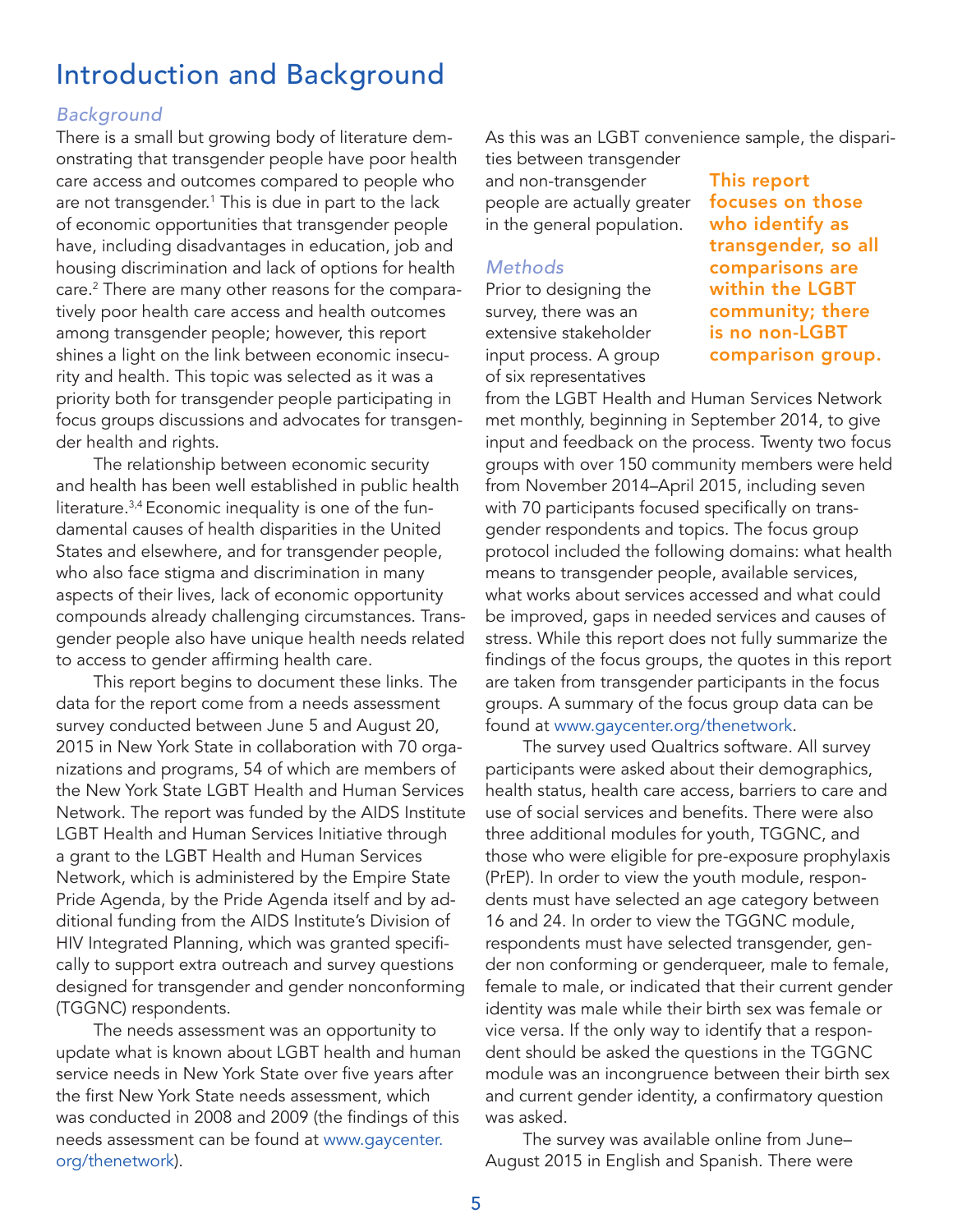nearly four thousand valid responses (3,792) to the survey, including a total of 878 transgender and gender nonconforming responses. This total included 583 transgender and 434 gender nonconforming respondents (including 139 respondents who identified as both). Data were analyzed in STATA.

The phrases "more likely than" or "as likely as" refer to the odds of something being reported by one group compared to another. Odds ratios were calculated using logistic regression. Control variables are indicated by the phrase "accounting for" or "controlling for". Otherwise all odds ratios are bivariate comparisons. Odds ratios are reported only if they are significant at the .05 level (unless otherwise indicated). If odds ratios were tested but not significant, they are not reported, but "ns" is indicated for "not significant". More detailed methods, including a more comprehensive explanation of how recodes relating to gender identity were performed, are presented at www.gaycenter.org/thenetwork under "Survey Methods Report".

#### Terminology

In the needs assessment survey, respondents were asked about their birth sex. Response options included male, female, intersex and not sure and respondents could select only one answer.<sup>ii</sup> Respondents were also asked about their current gender identity. This question included eight listed genders and the option to write in a response if their current gender identities were not listed or respondents wanted to write in one or more. Respondents could select as many genders as applied to them. In the text, we use the term "transgender women" to refer to respondents who identified as "transgender" and "female, woman or girl" or as "male to female or MTF" or who reported "male" as their birth current gender identity. Similarly, we used the term "transgender men" to include those who identified as "transgender" and "male, man or boy", as "female to male or FTM" or who reported female as their birth sex and male as their current gender identity. In the graphs, we refer to transgender women and men using the shorthand "MTF" or "FTM" because of space concerns. Rather than using the emerging term "cisgender" to refer to those who are not transgender, we refer to respondents who are not transgender as non transgender.

For a copy of the survey, please visit or contact the researchers.

ii United States birth certificates typically do not include the term "intersex" as an option; however, because not all respondents were born in the United States, we chose to include this option. It was selected by 5 respondents.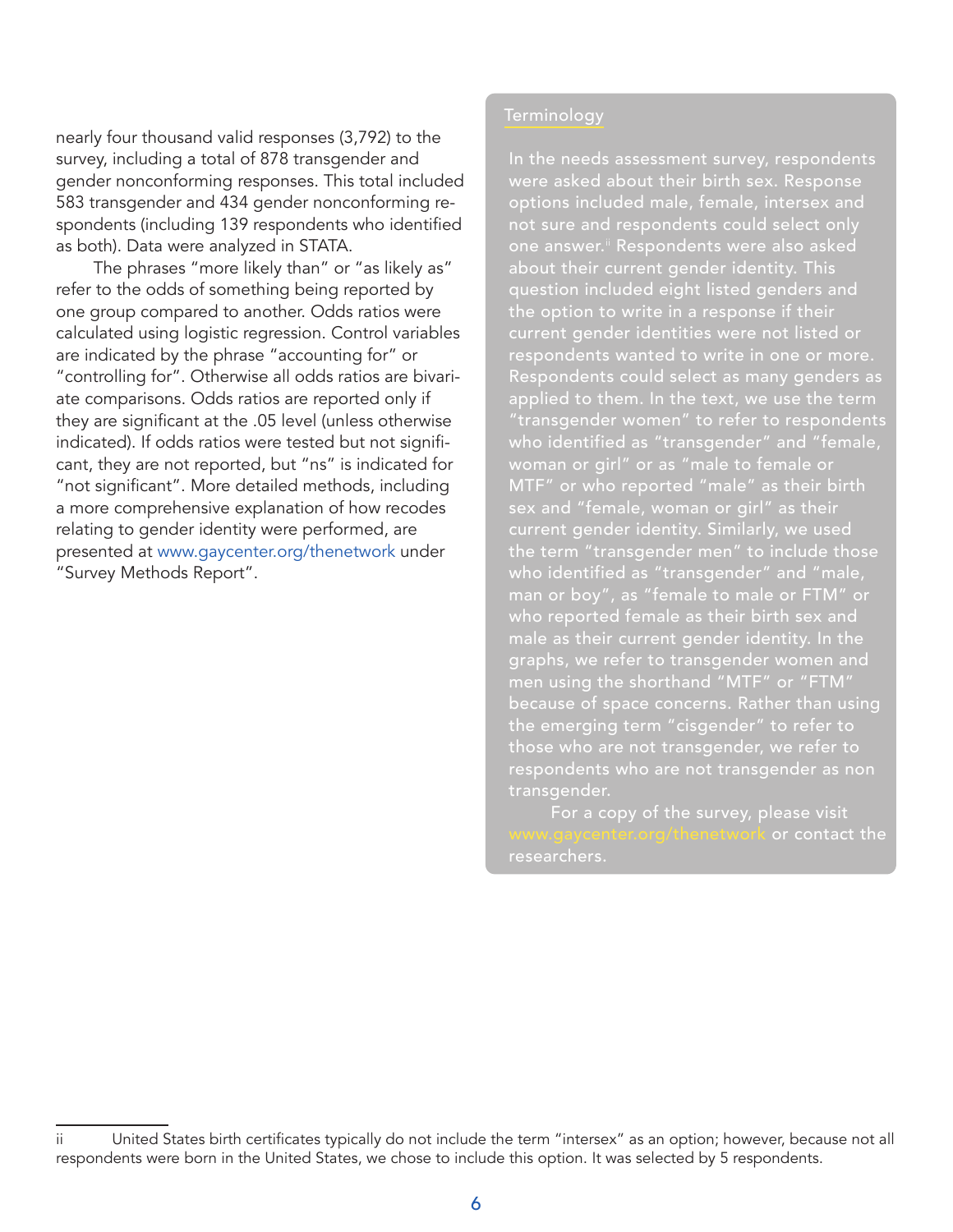# **Demographics**

Health varies by age, gender, race and ethnicity, as well as a variety of other factors. Transgender respondents were slightly younger than other non transgender survey respondents (data not shown). Almost one in five (18.9%) were under age 21, while just over two percent (2.1%) were over age 65.

More than fifteen percent (15.5%) of respondents to the LGBT health and human needs assessment survey identified as transgender. Many transgender respondents identified as male (53.5%), while

Nearly one in five (23.8%) percent of all transgender respondents were also gender nonconforming.

a smaller number identified as female (37.4%). While this report is limited to respondents identifying as transgender, subsequent reports will also address respondents identifying as gender non conforming.



# Trans<br>
4.3<br>
American<br>
Indian, Native<br>
American<br>
7 11.5<br>36.2<br>52.3 Transgender Respondents by Gender Identity not transgender transgender female male both or neither 84.5 15.5 52.3 11.5 36.2

Nearly eighty five percent (84.8%) of transgender respondents identified their race or ethnicity as white. Nearly one in ten (9.2%) selected more than one race or ethnicity, while nearly nine percent (8.7%) identified as Hispanic or Latino. Just over six percent (6.4%) identified as Black or African American. Racial and ethnic groups not shown were too small to analyze (e.g. Caribbean, Arab American/Middle Eastern).

Transgender respondents were slightly more likely to report physical disabilities (OR=1.36, p=0.06) and almost twice as likely to report mental health disabilities (OR=2.04) compared to non transgender respondents. Less than one third (30.7%) of transgender respondents were from New York City and more than two thirds (69.3%) were from outside of the five boroughs.

## Transgender Respondents by Race

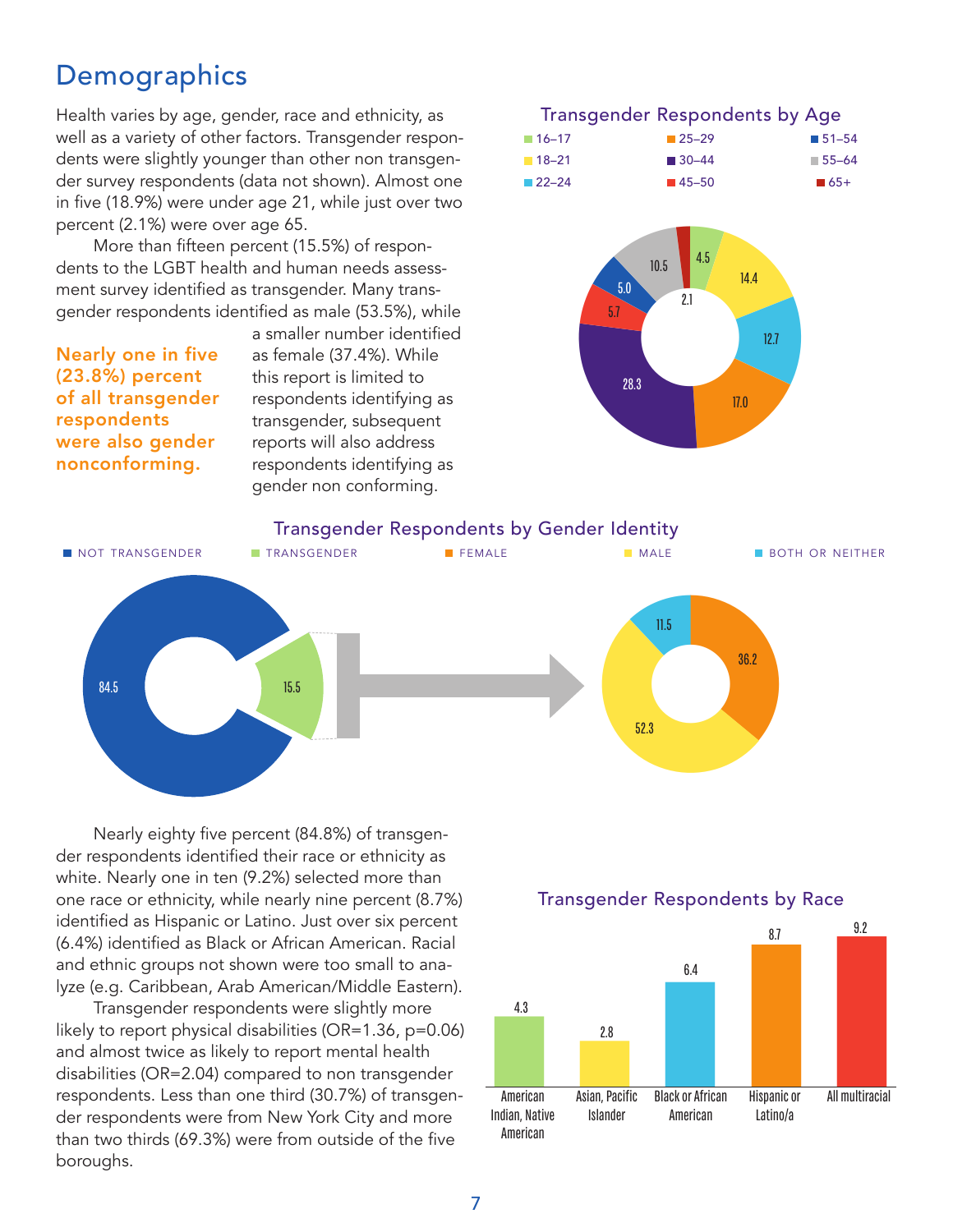## **Education**

**respondents were three times** dictor of health Among respondents above age 24, transgender more likely to report they had less than a high school education (2.0% vs. 0.7%, OR=3.10), and only half as likely to have a college degree (55.8% vs. 71.7%, OR=0.50) compared to non transgender respondents.

Education is an important prestatus and disadvantages in education can result in poorer health across the lifespan. Lack of

educational opportunity

can result from family rejection, lack of resources or support to pursue further schooling or prejudice encountered in the school system. Among transgender respondents in this study ages 16 to 21, nearly two thirds (63.0%) reported rejecting behaviors from

*"Since I came out I know a lot of people who haven't finished school, and people who dropped out of school…They didn't [n]ever really…have someone to encourage them to be like oh go to school, or go back to school, you know, finish you know."*

their families, including being punished for being too masculine or too feminine or being told to act more masculine or feminine (61.7%) or being told their parents were ashamed of their gender identity or expression (47.5%). Among all transgender survey respondents, more than one in five (22.1%) reported being discouraged from continuing in their education; this was more common among transgender men than transgender women (27.9% vs. 15.1%, OR=2.19).

# Employment, Discrimination, and Lack of Access to Job Training and Unemployment Benefits

Among respondents age 25 to 64, typically considered "working age", transgender respondents were about half as likely to report having a full time job (54.4% vs. 70.3%, OR=0.50) than non transgender respondents and more than twice as likely to be neither in school nor working (21.7% vs. 10.9%, OR=2.26). Regardless of whether they have completed college,

transgender respondents (age 25-64) were more than twice as likely to be unemployed (OR=1.98) compared to non transgender respondents.

The lack of identity documents that match one's current gender identity and expression is a major barrier to employment. Among transgender people who responded to the survey, only 28.2% reported that all of their identity

documents matched, while just under half (48.7%) had no identity documents that matched their current gender. Transgender men were less likely to report that all their identity documents matched their current gender identity than transgender women (25.1% vs. 32.8%, OR=0.69, p=0.07)

In addition to lack of educational opportunity and lack of identity documents with the correct gender marker, experiences of employment discrimination due to gender identity and expression were

*"Job counseling is always a runaround. I can never find one because no one's willing to work with me. Or when I do find one, they don't have the proper knowhow to help me. They don't know how to advocate for me."*

Among transgender respondents, transgender women of likely to report being neither employed nor in school (28.0% vs. 17.1%, OR=1.88).

common among the transgender respondents. One third (32.2%) reported being unfairly fired due to their gender identity or expression and just over two **working age were most** in five (42.2%) reported not being hired for the same reason.

> Further, it was less common for transgender respondents who sought job training to successfully access these services compared to

non transgender respondents (59.7% vs. 46.8%, ns), suggesting barriers to job training that are specific to transgender people.

*"There's a few jobs where I think it's possible that I might not have gotten them after they did a background check, because some of my employment history is in my old name and some of it's in my current name."*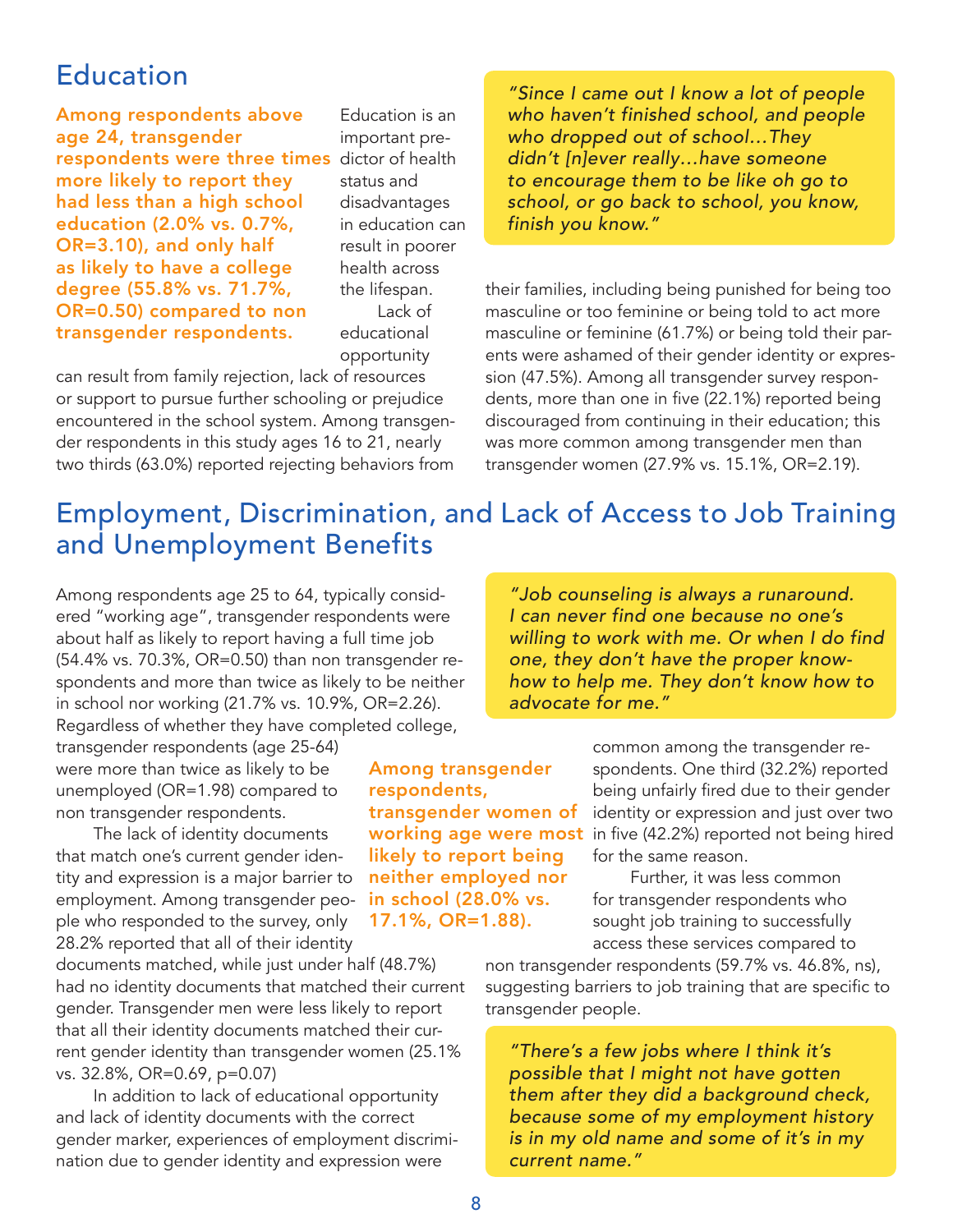# Income and Poverty

Lack of educational and employment opportunities lead to high levels of poverty among transgender people. Transgender respondents were more than twice as likely to have lived under the poverty line in 2014 (27.0% vs. 14%, OR=2.27) than non transgender respondents. Although having been to college is a strong predictor of future earnings, regardless of whether they have completed college, transgender respondents (age 25+) were twice as likely to be in poverty (OR=2.00) compared to non transgender respondents.

*"We need to put food on the table, clothes on our backs, [a] roof over our head."*

#### Measuring Poverty

The official US Census definition of poverty calculates the cost of food for a given family size and multiplies it times three. That is the official poverty line. For example, in 2014, the poverty line for a family of four was \$23,850 per year. The poverty line does not vary geographically and many people consider it to be very low compared to the actual cost of living, especially in high cost areas such as New York City. In order to reduce the burden on respondents, this survey asked annual income and how many adults and children lived in their household in 2014 and then used a series of skip logic questions to determine the poverty bracket where the individual's

# Housing and Food

Even controlling for higher levels of unemployment among transgender respondents, being transgender meant that respondents were 75% more likely to be housing insecure (OR=1.75).

In addition to facing lower incomes and poverty, transgender respondents were more than twice as likely to rent rather than own their homes (77.8% vs. 60.2% OR=2.31).

This suggests that in addition to experiencing higher rates of poverty as a result of lower incomes, they have less access to wealth.

Transgender respondents were more than twice as likely to have ever been homeless (30.7% vs. 15.3%, OR=2.46) and were about twice as likely to have been homeless at the time of the survey (3.2% vs. 1.6%, OR=2.01). Even those who were housed were much more likely to be housing insecure (48.7% vs. 33.3%, OR=1.90).iii

Transgender respondents face significant barriers to accessing safe and affordable housing. Just over thirteen percent (13.4%) had been refused housing because of their gender identity or expression and more than one in four (27.1%) had



iii "Housing insecurity" refers to having difficulty paying for housing or utilities in the past 12 months. The question wording for the housing insecurity indicator is taken from the National Survey of America's Families and can be accessed at http://tools.nccor.org/css/system/53/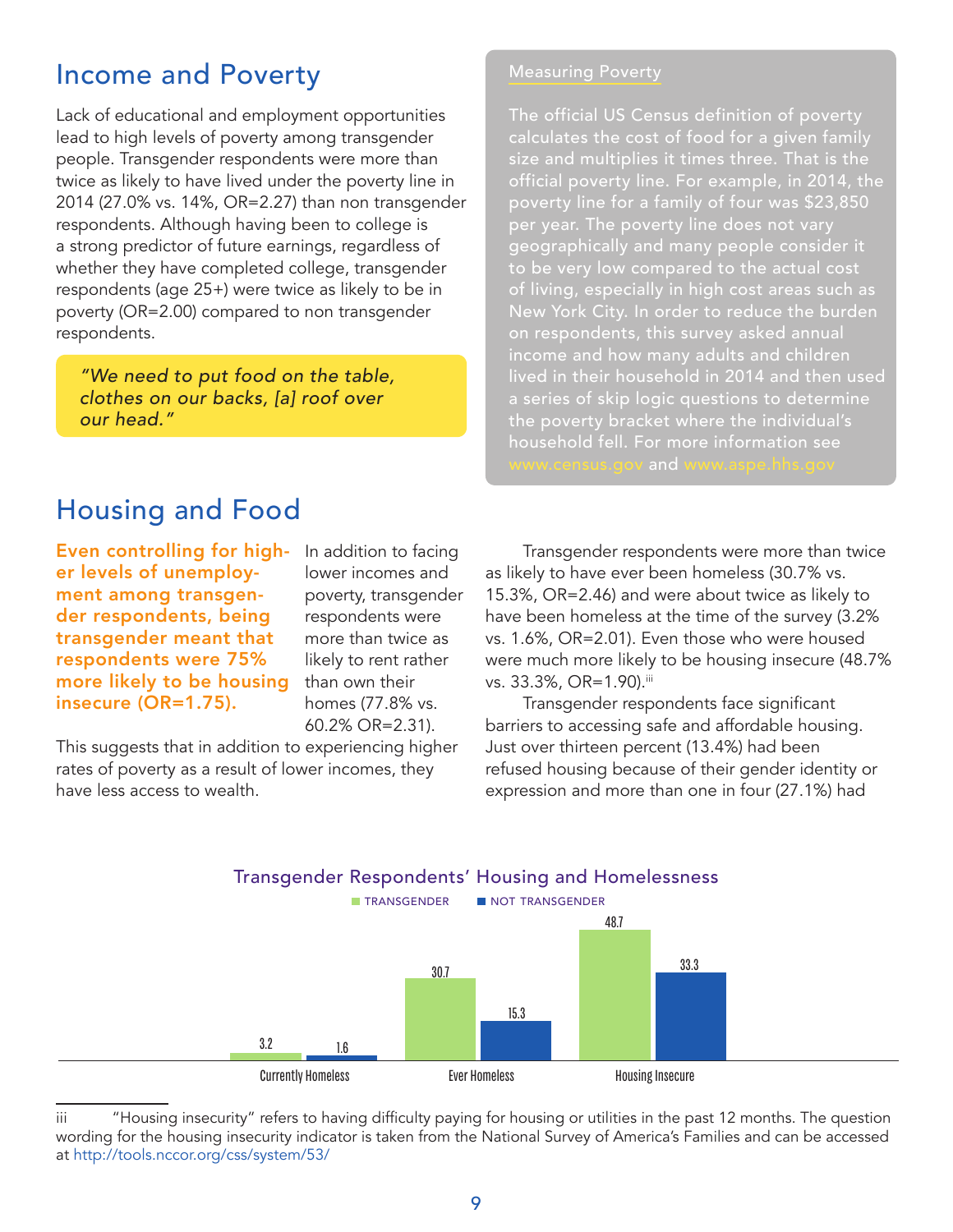been harassed by their neighbors.

In addition to barriers to accessing housing, over half of transgender respondents were food insecure;<sup>iv</sup> they were nearly twice as likely to report being food insecure as non transgender respondents (54.1% vs. 37.3%, OR=1.98).

# Health

Disparities in education and employment, living in poverty, and lack of access to housing and food (in the last 12 months) affected the health status of transgender respondents.<sup>v</sup> Transgender respondents whose incomes fell under the poverty line were almost twice as likely to have fair or poor health (26.3%

**education, transgender** depression (OR=1.55).<sup>vi</sup> respondents (OR=1.45). OR=2.17). Even when compared to others of similar age and level of respondents were 45% more likely to be in fair or poor health compared to non transgender

vs. 15.4%, OR=1.96). Transgender respondents were 55% more likely to have probable Frequent mental distress was also more common among transgender respondents (41.1% vs. 24.4%,

*"You need stable housing. If anybody here, especially you guys, didn't have stable housing and you were going shelter to shelter, how can you function as a human being…"*

#### Discrimination and Health

Transgender respondents are disproportionately likely to experience microaggressions that take a toll on mental health. Nearly one third (32.0%) had experienced serious physical violence, such as being hit, punched or kicked, because of gender identity or expression. One in five transgender respondents had been unfairly arrested, harassed or physically harmed by police (21.0%), while over three in ten (30.8%) of transgender respondents of color had this experience. Nearly two thirds (63.9%) had been refused use of a bathroom due to their gender identity or expression.



iv "Food insecurity" refers to having at least one positive response to the first stage of the USDA food insecurity screener, which includes questions about running out of food, lacking money for food and not being able to afford balanced meals. The USDA tools to measure food insecurity can be accessed at http://www.ers.usda.gov/topics/food-nutrition-assis-tance/food-security-in-the-us/survey-tools.aspx#adult

The depression screener used in the survey is the Patient Health Questionnaire 2 item measure (PHQ-2). The score ranges from 0 to 6 and the cutoff for "probable depression" is >=3. The two questions ask respondents how frequently they felt "little interest or pleasure in doing things" or "down, depressed or hopeless" in the last two weeks. The screener has a sensitivity of 83% and a specificity of 92% for major depression.<sup>5</sup>

vi Questions about general health and days of poor mental and physical health are taken from Health Related Quality of Life measures.<sup>6</sup> HRQoL screeners define "frequent mental distress" as experiencing 14 or more days of poor mental health in the past month (30 days). They are included on all Behavior Risk Factor Surveillance Surveys and many other health questionnaires.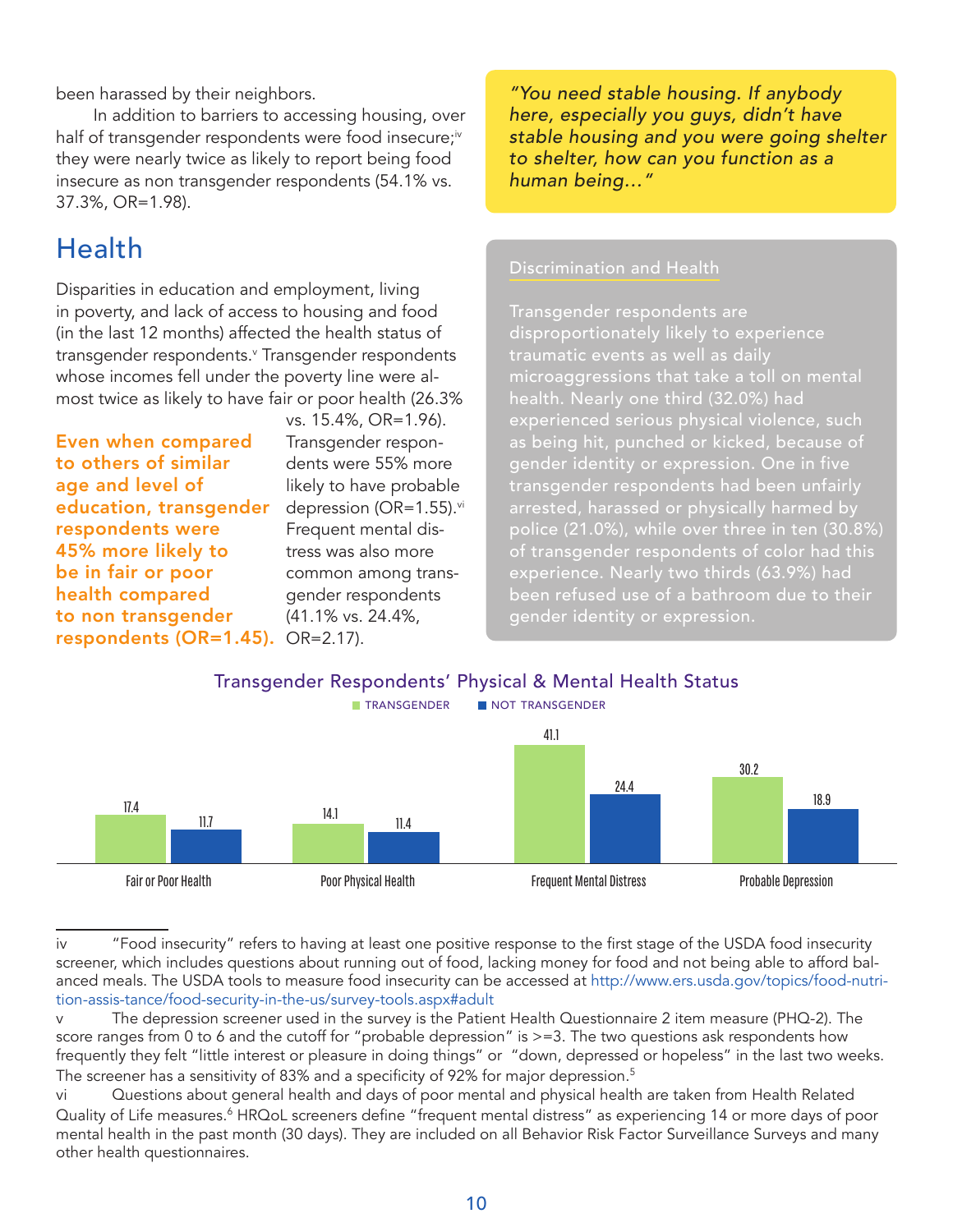Among those with probable depression, transgender respondents were almost twice as likely (67.5% vs. 51.5%, OR=1.96) to report that lack of support groups were an important barrier to adequate health care.

While it was less common for transgender people to report they had no insurance (6.3% vs. 7.6%, ns), transgender respondents were more likely to report that they had missed needed care

in the last 12 months due to cost (30.3% vs. 20.2% OR=1.72). They were also three times more likely to report inadequate insurance as a barrier to health care (42.6% vs. 19.4%, OR=3.09) and more than twice as likely to report that their personal financial resources were a barrier to accessing health care (45.3% vs. 33.4%, OR=2.4).

In addition to a disproportionate financial burden for health care in general, transgender people

also faced serious financial burdens to accessing transition related care. Almost two thirds (65.7%)  $\,$  college were twice  $\,$ of transgender respondents said their personal financial resources were a  $\,$  distress (48.7% vs $\,$ barrier to accessing transition related care; while 61.3% said that their

Among transgender respondents, those who had not been to as likely to have frequent mental 31.4%, OR=2.07).

insurance does not cover transition related care.

*"Right now though I think the major issue is just being able to make an appointment to see a doctor, get the hormones and figure out a way to be able to get them paid for because I can't pay \$50 for that vial. I know it doesn't sound like a lot but I really just cannot pay for that vial."*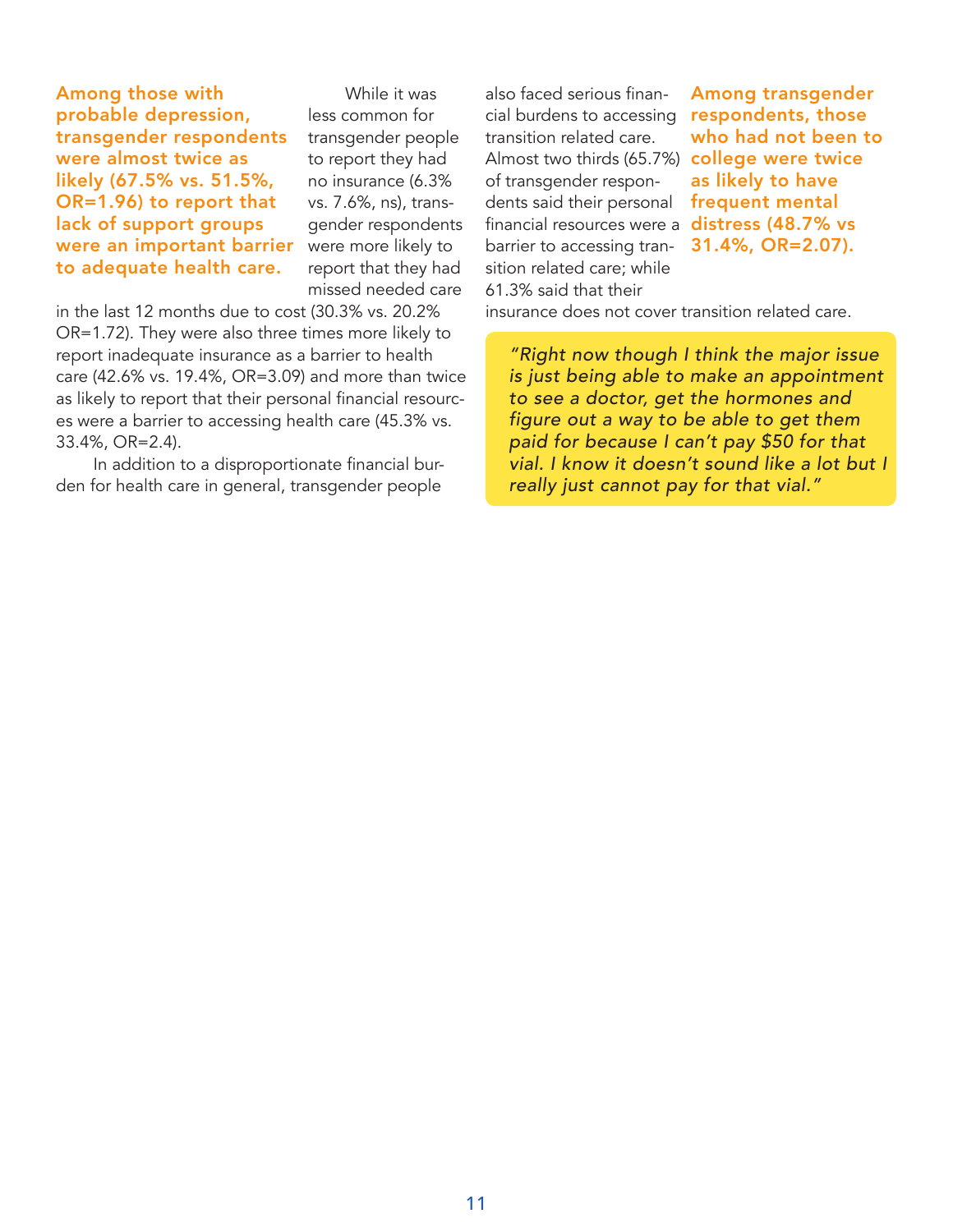# Recommendations

## *For Transgender People*

- Report unfair denials of insurance coverage to the LGBT Task Force of Health Care for All New York or the New York State Office of the Attorney General.
- Know your rights under your local human rights laws and policies and report rights violations to local human rights' offices.
- LGBT Health and Human Services Network members (listed with an asterisk in the back of this report) can provide services and referrals related to
	- Job training
	- Transition related and primary heath care
	- Legal services
	- Support for those in the criminal justice or juvenile detention systems
	- Patient navigation
	- Support groups

## *For All Allies*

- Advocate for your school or workplace to develop policies or undertake training on transgender rights.
- Lead by example by asking about the name and pronoun people use and making sure to use the correct one. This is particularly important to do for a colleague undergoing a gender transition.
- If you can, donate to organizations with job placement programs specifically for transgender people, as this will further the development of models for how best to provide these services.

## *For Donors*

- Support the development of job placement programs that are targeted to the needs of transgender people. Additional models are needed to determine what works best and how it can be replicated.
- Fund support groups for transgender people and organizations led by transgender people. Many transgender advocates are not paid for this work and it is critical they receive support to contribute community voices to policy and program development.
- Fund research on what works to help transgender people to attain the highest possible standard of health.
- Fund programs led by transgender people and those which are accountable to transgender communities.

## *For Employers*

- Make a commitment to hire transgender people and pay a living wage to all employees. Make sure your workplace has policies that protect transgender rights and mechanisms to address problems that arise in the workplace.
- Organize sensitivity training for your workplace that includes transgender rights.
- Create and enforce policies that help transgender people transition on the job and thrive in the workplace. Examples include having gender neutral bathrooms, using employees' preferred names and pronouns, and including transition related care in the insurance coverage you offer.

## *For Social Service Providers*

- Assess the job readiness and employment needs of your clients. When appropriate, refer them to a program that can address these needs.
- Provide supported referrals to health, social services and government benefits. Follow up to ensure that your client received needed services and make a complaint if services were denied and/or they were treated poorly.

## *For Health Care Providers*

- Familiarize yourself with local resources for transgender people, particularly for transgender affirming mental health care providers and support groups for transgender people.
- Consider becoming trained in transgender primary care or transition related care and partnering with specialized providers.
- Assure that all staff at your organization or facility, whether or not they are health care providers, know how to address transgender people with respect.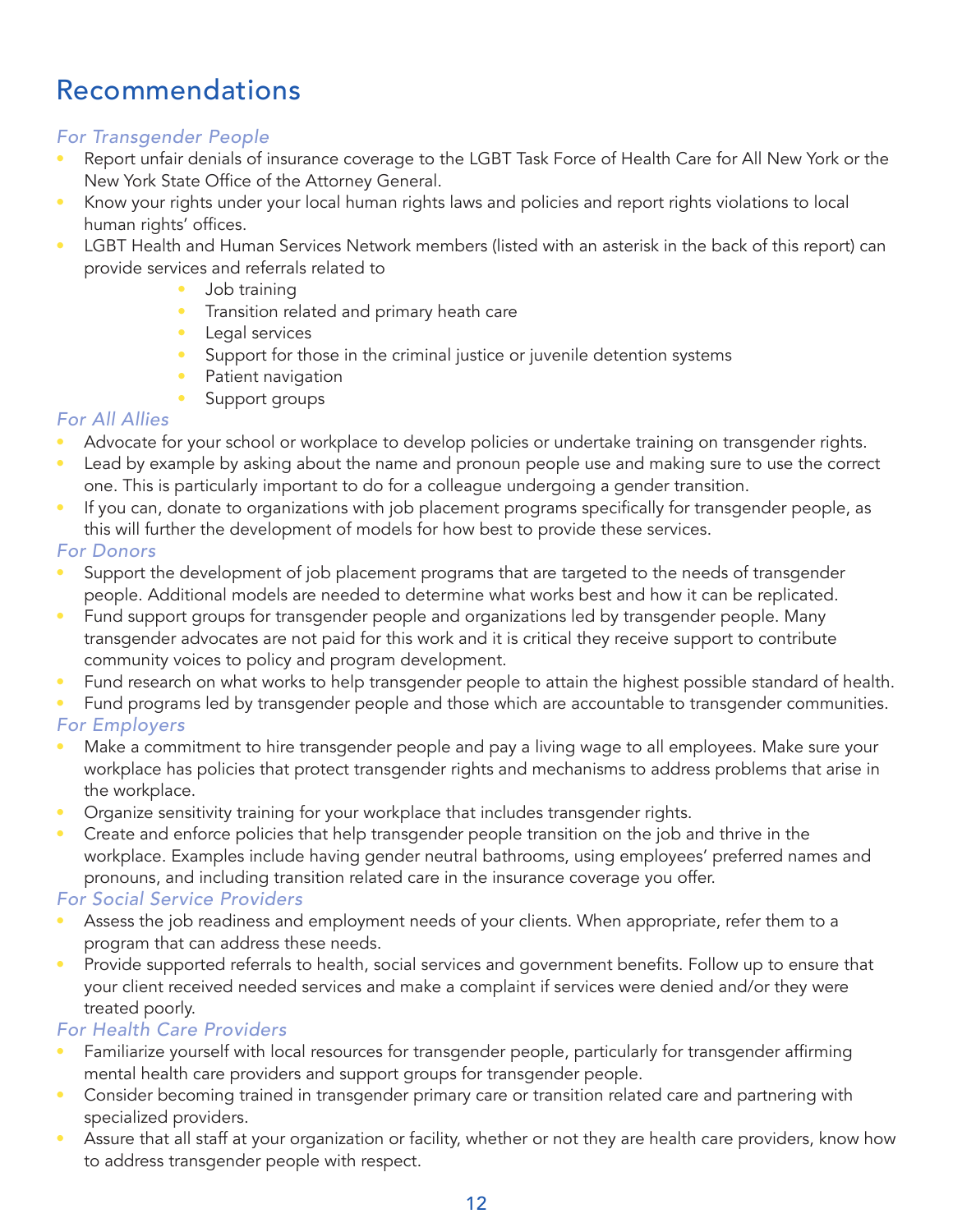## *For Health Care Providers (continued)*

- Use standards of self determination for providing transition related and other forms of health care to transgender people.
- Help transgender people maintain continuity of care for both primary and transition related health needs. *For Policymakers*
- Consider creating grants specific to transgender health, including both HIV and non HIV health care priorities.
- Where they are absent, pass human rights protections for transgender people such as anti-discrimination laws and policies in housing, public accommodations and employment.
- Where anti-discrimination laws and policies in housing, public accommodations and employment protections exist, enforce these protections and monitor and evaluate them.
- Pass and enforce laws and regulations that protect transgender people's rights to be hired and retain jobs.
- Create opportunities for transgender people to access affordable housing.
- Lower barriers to accessing public benefits and make the process easier for people who are undergoing or have undergone gender transition.
- Assure health care reform processes include and provide adequate care for transgender people.
- Support economic empowerment programs that are sensitive to the needs and concerns of transgender people.
- Assure that all transgender people, including those in the foster care system, juvenile detention or criminal justice system, have access to the health care they need.

# Conclusions

While there is very little research on transgender people in New York State, it is clear they struggle with discrimination, poor access to education and employment and a lack of economic opportunities that impact their health status and access to health care services. This report contributes to what is known about the relationship between education, employment, economic security and health. It suggests that new, more and expanded programs and services are needed that address the intersections of health and economic insecurity. These programs will not only affirm transgender people's gender identity and expression, but also acknowledge and work to rectify the unique experiences of discrimination they face.

#### *Limitations*

Any study has strengths and limitations. This report does not include intersectional or life course analyses of data, nor does it report on all data collected in this study. This study does not use a random sample; it is based on a convenience sample and does not represent the population of New York State. It also does not include a comparison with heterosexual, non transgender people. Given that people of color are under represented in this study, it is likely that the data here underrepresent their health disparities. The survey also underrepresents those with lower educational attainment.

#### *Further Research*

Future reports using these data can examine the intersections between race and gender identity more fully, the differences between transgender men, women, and gender nonconforming people, examine health disparities across the life course and more fully investigate the variety of gender identities included in the report. Further data collection efforts should include population based samples that ask about gender identity in such a way that comparisons can be made between transgender and non transgender people's health outcomes.